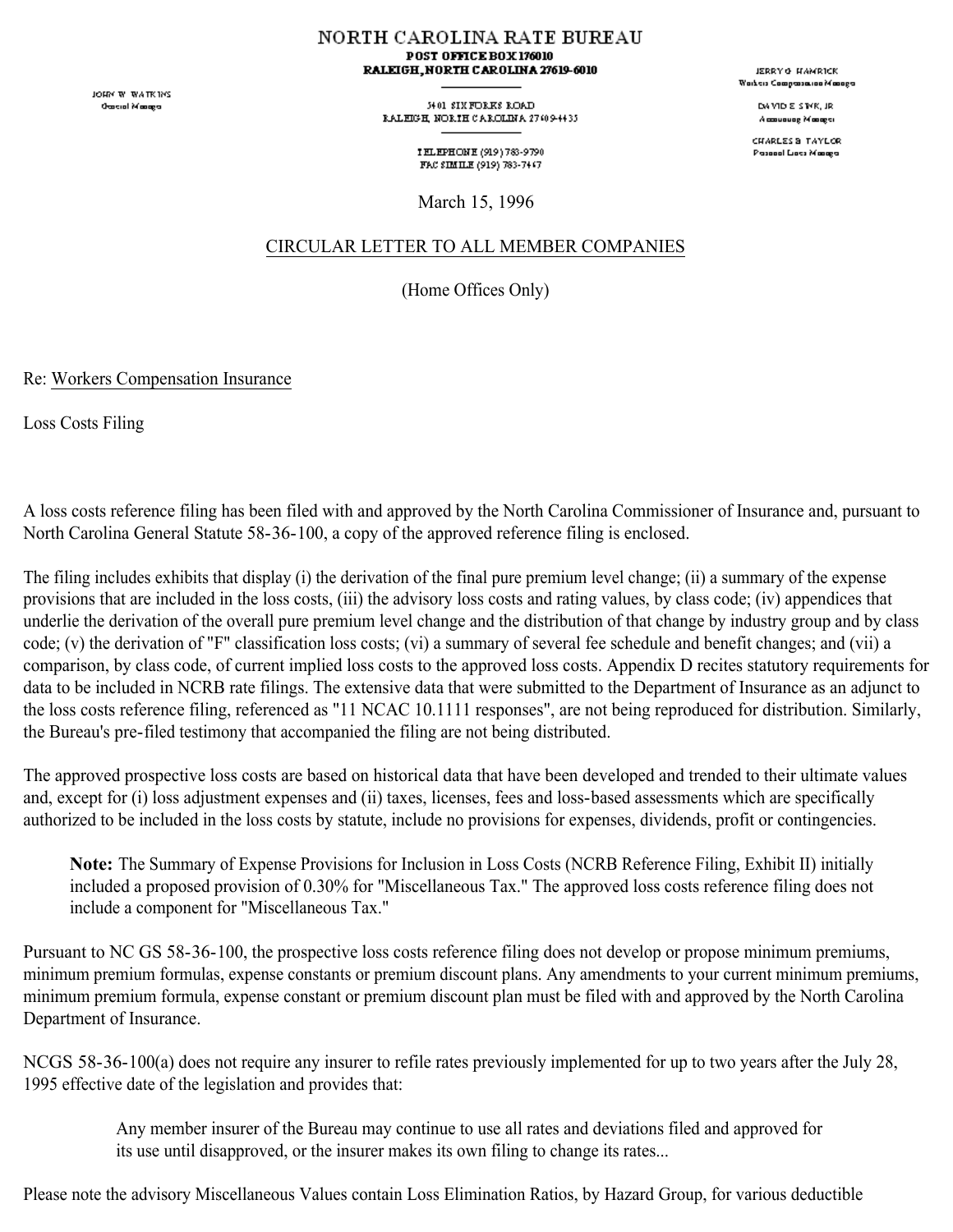amounts. Your Company should file with the Commissioner of Insurance the factor(s) to be applied to the approved Loss Elimination Ratios or you should file your Company specific table of deductible percentages. Similarly, the Retrospective Rating Plan Manual - State Special Rating Values contain Excess Loss Pure Premium Factors and Excess Loss and Allocated Expense Pure Premium Factors. Your Company should file with the Commissioner of Insurance the factor(s) to be applied to those pure premium factors or you should file your Company specific tables.

Also enclosed is a copy of our December 1, 1995 Circular Letter to All Member Companies (C-95-30) which includes NC GS 58-36-100 and North Carolina Department of Insurance forms which have been developed for use by insurers to file their rate changes.

**Note:** The Reference Filing Adoption Form should be completed to show the NCRB Reference Filing Number NCDOI - 116459 and the NCRB Effective Date April 1, 1996. Additionally, Item 7, "Provision for premium taxes, licenses, fees and loss based assessments," of the Summary Of Supporting Information Form - Calculation of Company Loss Costs Multiplier should be completed to include .0268 (NCRB Reference Filing, Exhibit II - 2.68% expressed in decimal form).

Duplicate copies of your rate change filing (with a \$20 filing fee and a postage-paid, self-addressed envelope) are to be submitted to:

Mr. Charles A. Swindell, Deputy Commissioner

Property and Casualty Division

North Carolina Department of Insurance

PO Box 26387, 430 North Salisbury Street

Raleigh, North Carolina 27611

A copy of each insurer's filing should also be sent to the North Carolina Rate Bureau.

Included is a diskette which contains a Lotus spreadsheet with the April 1, 1996 advisory loss cost and rating values for each class code. The diskette also contains the residual market rates and rating values. The diskette is formatted for IBM -PC compatible machines and is being provided to assist carriers in the mechanics of generating individual class code rates. One file has each class assigned to one of the following industry groups:

| 1. Manufacturing       | 6. "F" Classifications                      |
|------------------------|---------------------------------------------|
| 2. Contracting         | 7. Per Capita Classifications               |
| 3. Office and Clerical | 8. "a" Rated Classifications                |
| 4. Goods and Services  | 9. Chemical & Dyestuff Plan Classifications |